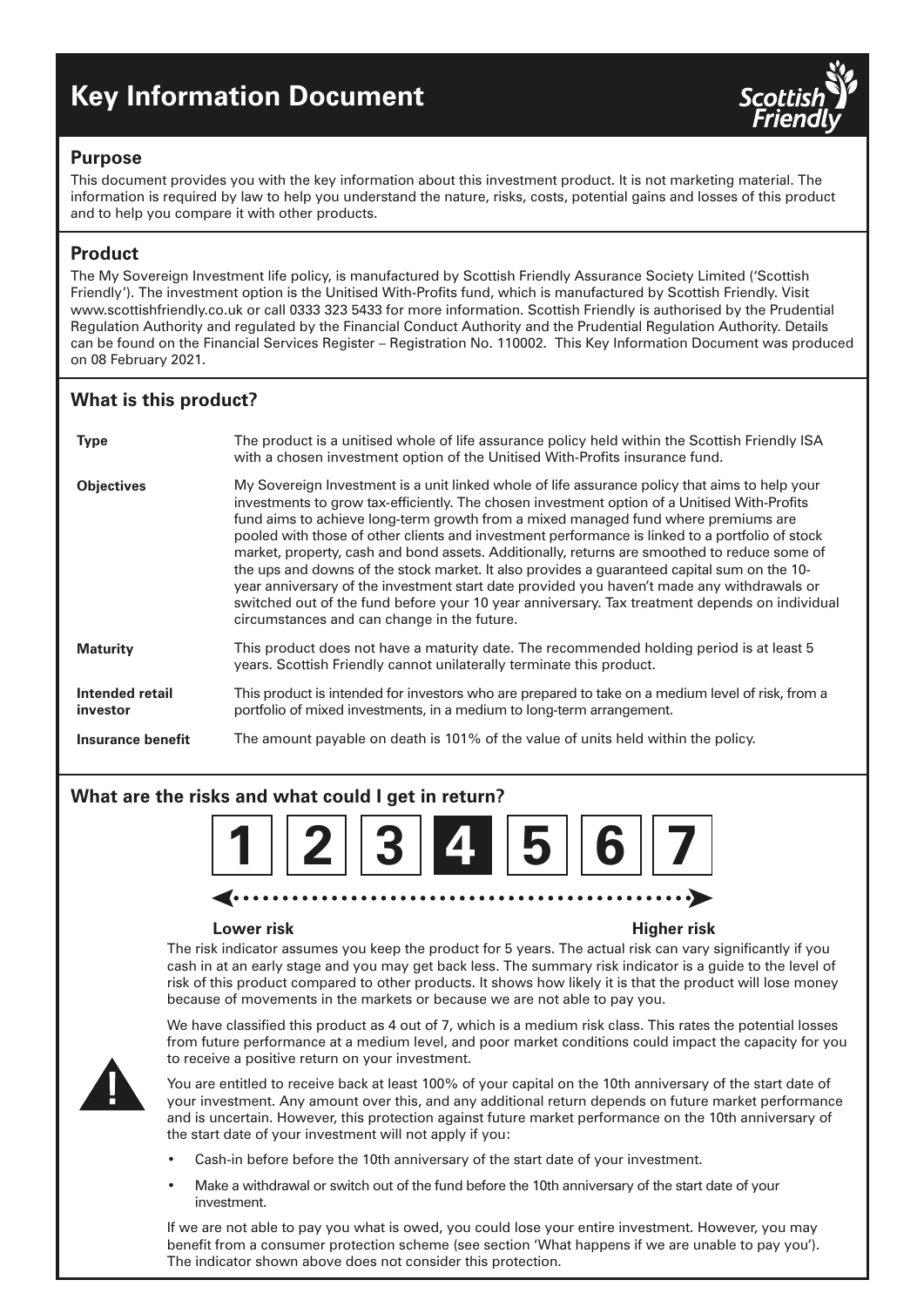| <b>Performance scenarios</b> |                                                                 |                     |                     |                                            |  |  |
|------------------------------|-----------------------------------------------------------------|---------------------|---------------------|--------------------------------------------|--|--|
| <b>Investment</b>            | £10,000                                                         | 1 Year              | 3 Years             | 5 Years<br>(Recommended<br>holding period) |  |  |
| <b>Survival scenarios</b>    |                                                                 |                     |                     |                                            |  |  |
| <b>Stress</b>                | What you might get back after costs<br>Average return each year | £6,553<br>$-34.47%$ | £7,671<br>$-8.46\%$ | £7,117<br>$-6.58%$                         |  |  |
| Unfavourable                 | What you might get back after costs<br>Average return each year | £9,518<br>$-4.82%$  | £9,723<br>$-0.93%$  | £10.118<br>0.23%                           |  |  |
| <b>Moderate</b>              | What you might get back after costs<br>Average return each year | £10,500<br>$5.00\%$ | £11,527<br>4.85%    | £12,623<br>4.77%                           |  |  |
| <b>Favourable</b>            | What you might get back after costs<br>Average return each year | £11,494<br>14.94%   | £13,494<br>10.50%   | £15,557<br>9.24%                           |  |  |
| <b>Death scenario</b>        |                                                                 |                     |                     |                                            |  |  |
| Upon death                   | What your beneficiaries might get back<br>after costs           | £10,605             | £11,642             | £12,749                                    |  |  |

This table shows the money you could get back over the next 5 years, under different scenarios, assuming that you invest £10,000. The scenarios shown illustrate how your investment could perform. You can compare them with the scenarios of other products. The scenarios presented are an estimate of future performance based on evidence from the past on how the value of this investment varies, and are not an exact indicator. What you get will vary depending on how the market performs and how long you keep the product. The stress scenario shows what you might get back in extreme market circumstances, and it does not take into account the situation where we are not able to pay you.

The figures shown include all the costs of the product itself. The figures do not take into account your personal tax situation, which may also affect how much you get back. Your maximum loss would be that you lose all of your investment

### **What happens if Scottish Friendly is unable to pay out?**

If you buy a policy with Scottish Friendly and we cannot pay the full amount due, you may be entitled to compensation under the Financial Services Compensation Scheme. The maximum level of compensation for claims against firms declared in default is 100% of the claim with no upper limit.

### **What are the costs?**

The Reduction in Yield (RIY) shows what impact the total costs you pay will have on the investment return you might get. The total costs take into account one-off, ongoing and incidental costs.

The amounts shown here are the cumulative costs of the product itself, for three different holding periods. They include potential early exit penalties. The figures assume you invest £10,000 at outset. The figures are estimates and may change in the future.

#### **Table 1: Costs over time**

The person selling you or advising you about this product may charge you other costs. If so, we will provide you with information about these costs and show you the impact that all costs will have on your investment over time.

| £10,000                     | 1 year  | 3 years | If you cash in after If you cash in after If you cash in after 5 years<br>(the recommended holding<br>period) |
|-----------------------------|---------|---------|---------------------------------------------------------------------------------------------------------------|
| <b>Total costs</b>          | £157    | £527    | £976                                                                                                          |
| Reduction in Yield per year | $1.6\%$ | 1.6%    | $1.6\%$                                                                                                       |